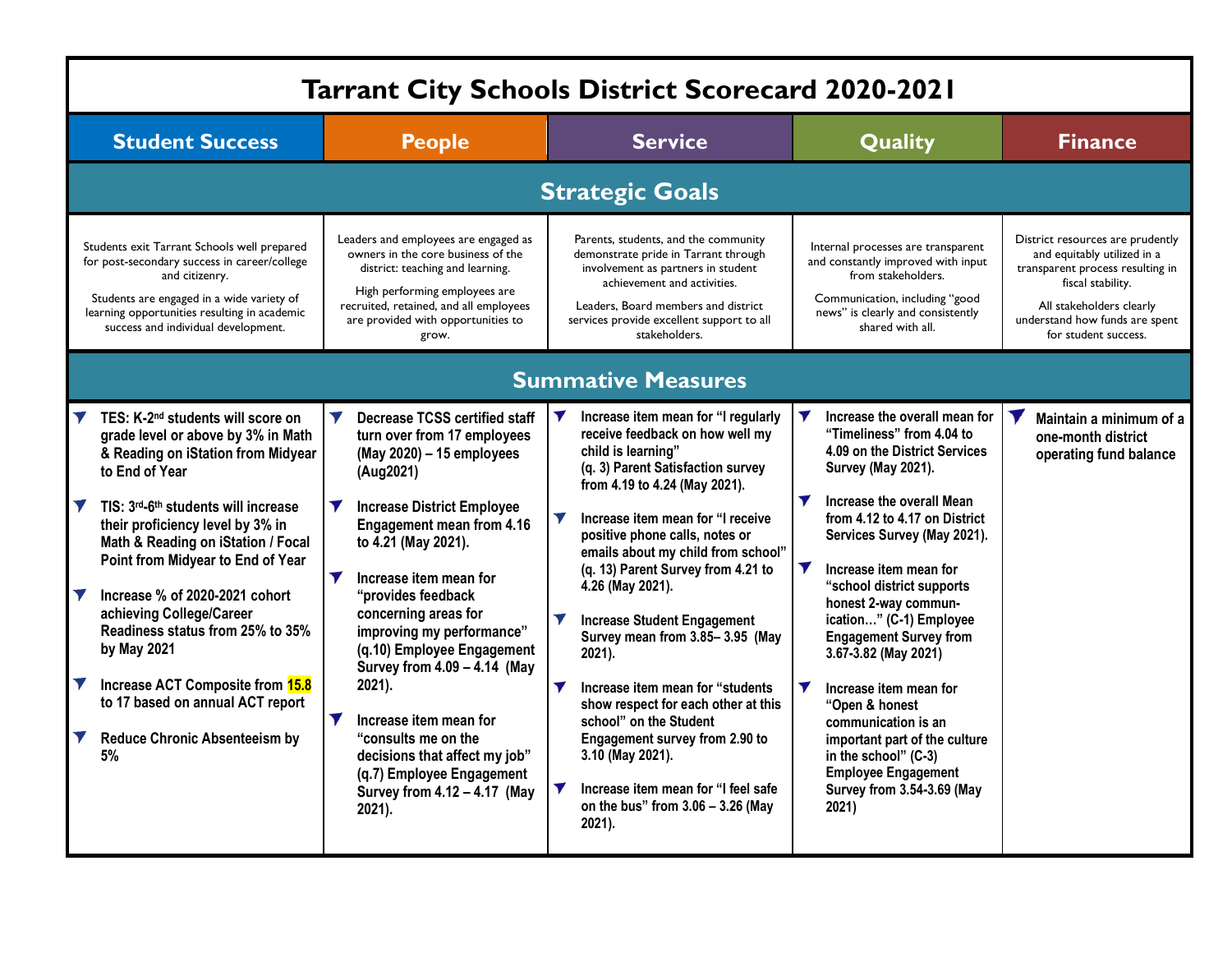|                                               | <b>Student Success</b>                                                                                                                                                                                                                                                                                                                                                                                                                                                        | <b>People</b>                                                                                                                                                                                                                                                                                                                                                                                                                                                                                                                                                                                                                                                                                | <b>Service</b>                                                                                                                                                                                                                                                                                                                                                                                                                                                                                                                                                                                                                                                                                                                                                                                                                                                                                                                                                                                                            | <b>Quality</b>                                                                                                                                                                                                                                                                                                                                                                                                                                                                                                                                                                                                                                                                                                                                                                                                                                                                                             | <b>Finance</b>                                                                                                                                                                                                                                                                                                                                                                                                                                                                                                                                                                 |  |  |
|-----------------------------------------------|-------------------------------------------------------------------------------------------------------------------------------------------------------------------------------------------------------------------------------------------------------------------------------------------------------------------------------------------------------------------------------------------------------------------------------------------------------------------------------|----------------------------------------------------------------------------------------------------------------------------------------------------------------------------------------------------------------------------------------------------------------------------------------------------------------------------------------------------------------------------------------------------------------------------------------------------------------------------------------------------------------------------------------------------------------------------------------------------------------------------------------------------------------------------------------------|---------------------------------------------------------------------------------------------------------------------------------------------------------------------------------------------------------------------------------------------------------------------------------------------------------------------------------------------------------------------------------------------------------------------------------------------------------------------------------------------------------------------------------------------------------------------------------------------------------------------------------------------------------------------------------------------------------------------------------------------------------------------------------------------------------------------------------------------------------------------------------------------------------------------------------------------------------------------------------------------------------------------------|------------------------------------------------------------------------------------------------------------------------------------------------------------------------------------------------------------------------------------------------------------------------------------------------------------------------------------------------------------------------------------------------------------------------------------------------------------------------------------------------------------------------------------------------------------------------------------------------------------------------------------------------------------------------------------------------------------------------------------------------------------------------------------------------------------------------------------------------------------------------------------------------------------|--------------------------------------------------------------------------------------------------------------------------------------------------------------------------------------------------------------------------------------------------------------------------------------------------------------------------------------------------------------------------------------------------------------------------------------------------------------------------------------------------------------------------------------------------------------------------------|--|--|
| <b>Progress Monitoring Measures</b>           |                                                                                                                                                                                                                                                                                                                                                                                                                                                                               |                                                                                                                                                                                                                                                                                                                                                                                                                                                                                                                                                                                                                                                                                              |                                                                                                                                                                                                                                                                                                                                                                                                                                                                                                                                                                                                                                                                                                                                                                                                                                                                                                                                                                                                                           |                                                                                                                                                                                                                                                                                                                                                                                                                                                                                                                                                                                                                                                                                                                                                                                                                                                                                                            |                                                                                                                                                                                                                                                                                                                                                                                                                                                                                                                                                                                |  |  |
| $\blacktriangledown$                          | Benchmark Assessments (2X a yr)<br><b>Student Attendance Reports</b><br>(monthly)                                                                                                                                                                                                                                                                                                                                                                                             | Rounding log (total number of<br>employees rounding with)<br>30/90 Day Meeting logs (new<br>$\blacktriangledown$<br>employees-total number meetings)<br>$\blacktriangledown$<br>Documentation of Glows/Grows<br>V<br>Documentation of quarterly<br>progress monitoring ck in mtgs                                                                                                                                                                                                                                                                                                                                                                                                            | V<br>30 & 90 day "Reentry Pulse Survey"<br>V<br>Mid-year Mini-survey for Parent<br>Satisfaction<br>$\blacktriangledown$<br>Parent Communication Log (Phone<br>Calls /Positive Notes)<br>V<br>Mid-year Mini student survey (focus<br>on Q 15).<br>Bus discipline referrals                                                                                                                                                                                                                                                                                                                                                                                                                                                                                                                                                                                                                                                                                                                                                 | <b>District Support Services</b><br>"Action Plan" Reporting<br>V<br>Document/chart<br>"timeliness' to complete<br>projects                                                                                                                                                                                                                                                                                                                                                                                                                                                                                                                                                                                                                                                                                                                                                                                 | $\blacktriangledown$<br>Monthly Monitoring of the<br>Fund Balance and reporting<br>to the board and leadership<br>team of progress<br>V<br>Monthly Variance Report for<br>all departments                                                                                                                                                                                                                                                                                                                                                                                      |  |  |
|                                               |                                                                                                                                                                                                                                                                                                                                                                                                                                                                               |                                                                                                                                                                                                                                                                                                                                                                                                                                                                                                                                                                                                                                                                                              | <b>Strategic Actions</b>                                                                                                                                                                                                                                                                                                                                                                                                                                                                                                                                                                                                                                                                                                                                                                                                                                                                                                                                                                                                  |                                                                                                                                                                                                                                                                                                                                                                                                                                                                                                                                                                                                                                                                                                                                                                                                                                                                                                            |                                                                                                                                                                                                                                                                                                                                                                                                                                                                                                                                                                                |  |  |
| V<br>V<br>$\blacktriangledown$<br>V<br>V<br>V | PD for teachers based on individual,<br>grade level or content specific needs<br>Data analysis by grade level monthly<br>OR by grading period AND<br>adjustment of instruction<br>Depth of Knowledge PD implemented<br>and ongoing throughout the year<br>Goal setting k-12<br>Recognize students who have made<br>Honor Roll each 9 weeks.<br>Investigate additional CCRS creditials<br><b>AdvancEd Priority #1:</b><br>Implement student mentoring<br>program district-wide | V<br>Round with employees quarterly<br>V<br>Provide teachers/staff with<br>Glows & Grows after<br>walkthroughs<br>$\blacktriangledown$<br><b>Quarterly Progress Monitoring</b><br>mtgs of Goals and Next Steps<br>with individ. staff members<br>District recognition process with<br>thank you notes from district<br>staff quarterly<br>Implement "time to complete"<br>strategy for ensuring all<br>employees take survey<br><b>AdvancEd Priority #2:</b><br><b>Create standards-based</b><br>formative/common<br>assessments<br><b>AdvancED Priority #3:</b><br>PD Turnaround w/ Peers<br>Agenda, principals sign off<br>Reward "what right looks like"<br>using Standards of Excellence | Complete the 30 & 90 day "Reentry<br>V<br>Pulse Survey" to make adjustments<br>V<br>Implement "targeted" opportunities<br>for parent and student survey<br>completion<br>$\blacktriangledown$<br>Teacher calls/notes to every parent,<br>before school year, before<br>Christmas, and before end of year<br>V<br>Implement / Reinforce Positive<br>Behavior program at each school.<br>V<br>Implement "mentoring" program at<br>each school.<br>Stress Character Ed at each school<br>V<br>V<br>Increase after school activity<br>opportunities for students (including<br>but not limited to)<br>21 <sup>st</sup> Century<br>$\circ$<br>Discovery Club<br>$\circ$<br>Math Team<br>$\circ$<br>Ambassadors<br>$\circ$<br>Music/Art<br>$\Omega$<br>Band<br>$\circ$<br>Tutoring<br>$\circ$<br>Sports<br>$\circ$<br>Robotics<br>$\circ$<br>Bus driver training: maintaining<br>discipline; supporting Foundations<br>Use activity bus to teach students<br>how to load and unload the bus<br>properly, bus safety procedures, | <b>District Departments "Short</b><br>Cycle" reporting at Board<br>Meetings<br>V<br>Implement "Feedback<br>Circle" on a routine basis<br>during Principal Meetings<br>V<br><b>District Department leaders</b><br>to Round on School<br>Leaders and/or School Key<br>Personnel.<br>V<br><b>DSS Survey rollouts</b><br>$\blacktriangledown$<br>EOP - Emergency<br><b>Operation Protocol</b><br>(systematic/system wide)<br>Hold regularly scheduled<br><b>Assistant Principal Mtgs</b><br>(data-driven, open/on-going<br>communication)<br>V<br>Principal Data Mtgs<br>$\blacktriangledown$<br>Use multiple<br>communication strategies<br>(internal & external)<br>including:<br>Quarterly staff meetings<br>$\circ$<br>System newsletter<br>$\circ$<br>Remind Me App for texting<br>$\circ$<br>important information to<br>central office staff,<br>principals, and Board mbrs<br>Videos/Emails<br>$\circ$ | N<br>Initial Budget Meeting in<br>October 2020 to review the<br>previous school year's<br>budget for items that need to<br>be reduced, cut, and/or<br>added<br>V<br><b>Present Monthly Fund</b><br>Balance to superintendent at<br>the end of each month<br>V<br><b>Budget Analysis Meeting</b><br>each quarter to review<br>progress toward 1 month<br>fund balance<br>V<br>Operationalize energy-<br>saving measures at each<br>building<br>Purchase orders processed<br>in a timely manner (defined<br>as moved from step to next<br>step within 48 hours for each<br>step) |  |  |